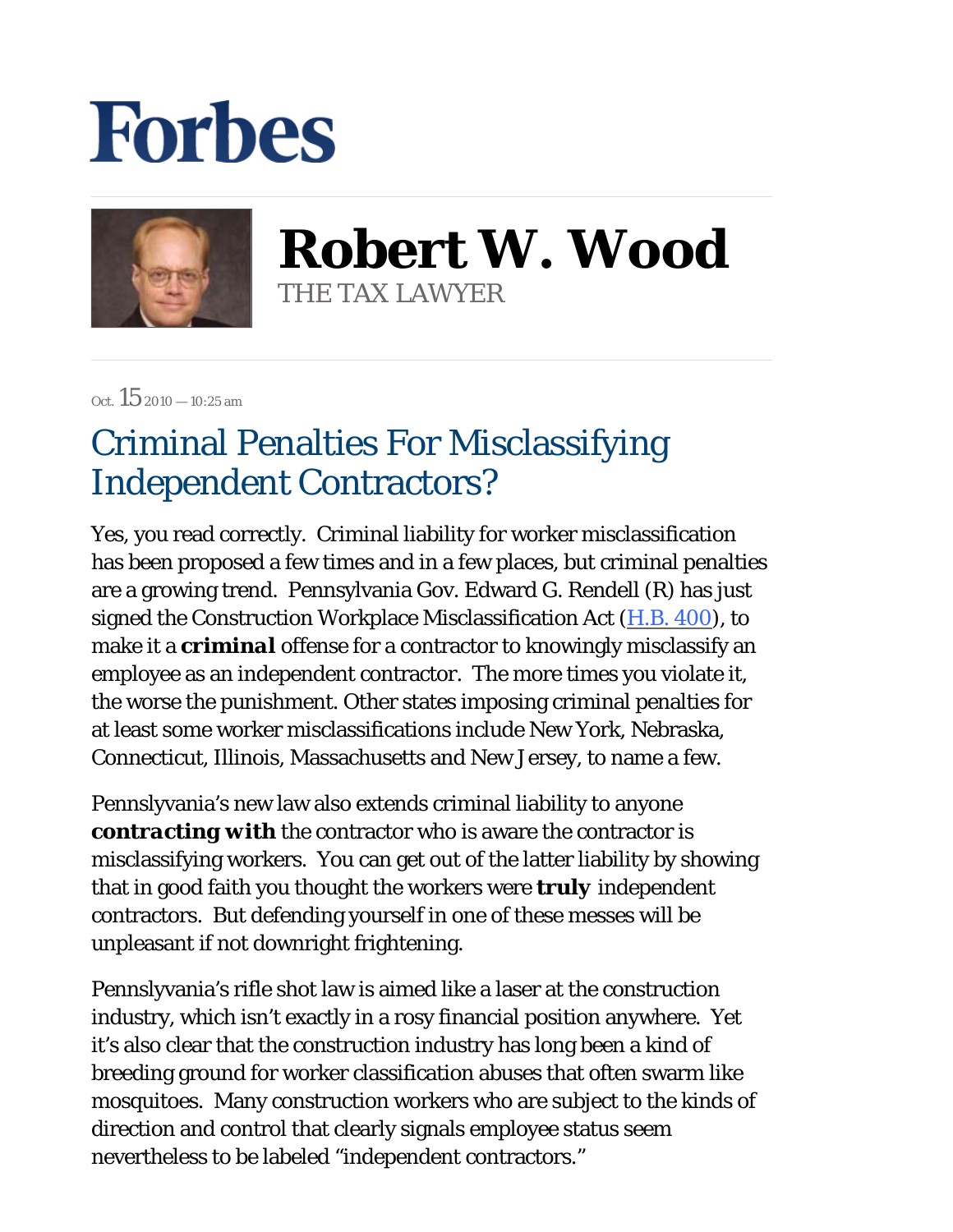New York's law, the Construction Industry Fair Play Act, Senate Bill 5847, similarly targets the construction industry. It goes into effect on October 26, 2010, having been signed by Governor Paterson on August 27, 2010. See http://www.labor.ny.gov/pressreleases/2010/s.shtm New York's law is more complex than Pennsylvania's, but it's intent is clearly the same: to make it tougher for those in the construction industry to escape the big liabilities—tax and otherwise—that come with having employees. New York's law requires posting too (see http://www.labor.ny.gov) and that may be seen as a kind of Miranda warning that brings further worker complaints and prompt investigations. See Miranda Like Warnings To Independent Contractors?

The independent contractor vs. employee line is inherently factual, and there's no litmus test. See Ten Tips For Drafting Independent Contractor Agreements and New Age Scrutiny of Employee vs. Independent Contractor Liabilities. But in some cases there's little justification or factual support for the "independent contractor" classification slapped on workers. The lost tax revenue is huge, as are other consequences.

In fact, it's hard to imagine a more consequential distinction than the employee vs. independent contractor line. It impacts federal and state income and employment taxes, worker's compensation, unemployment insurance, pensions and other benefits, and many state and federal employment laws including overtime, wage and hour, discrimination, and more.

Pennsylvania's new Construction Workplace Misclassification Act establishes rigid criteria for differentiating independent contractors from employees in the construction industry. A worker in construction qualifies as an independent contractor only by meeting all three of these conditions:

- Have a written contract;
- Be free from control, both in the contract and in fact; and
- Customarily be engaged in an independent trade performing the services. •